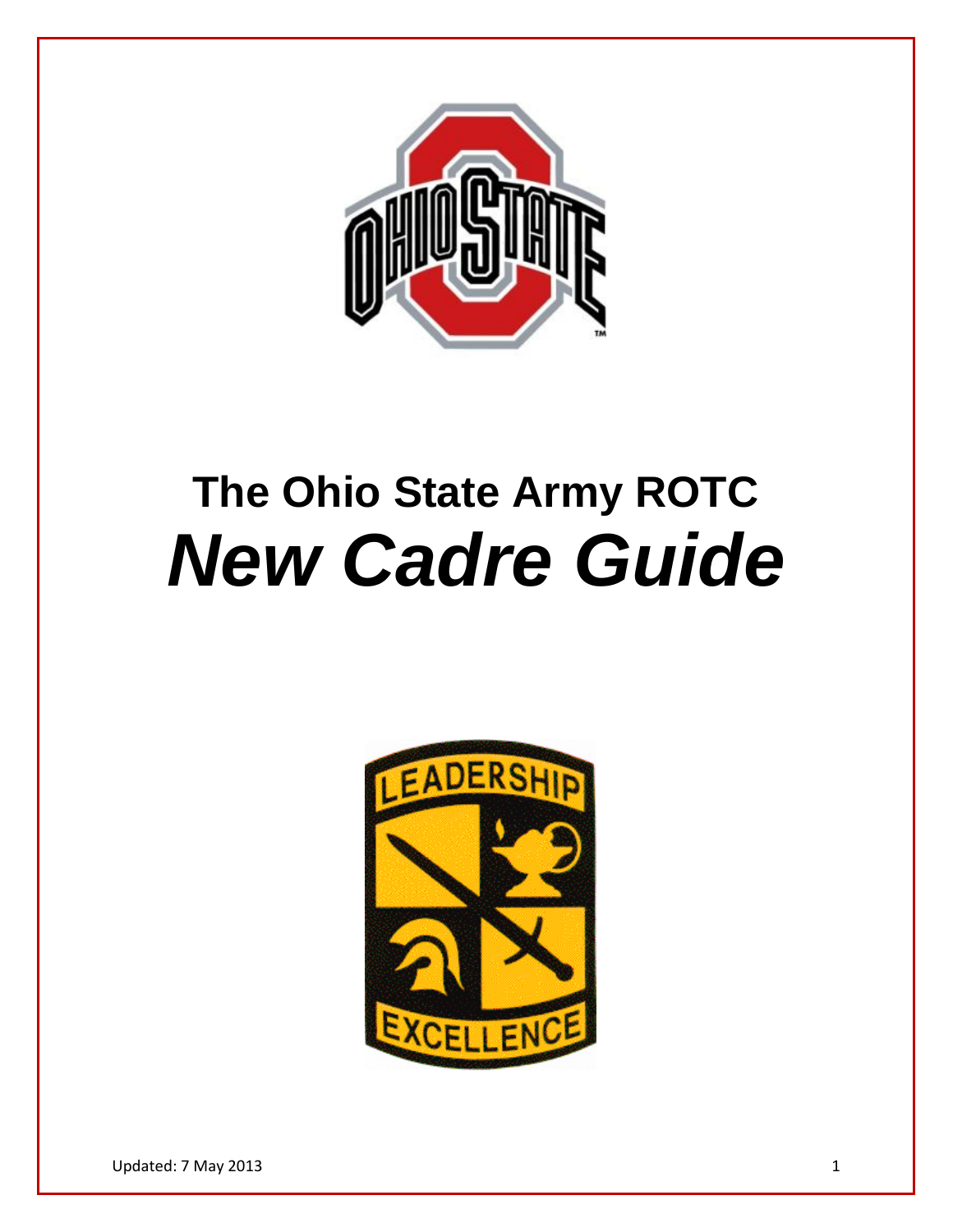# **OSU Army ROTC CONTACT INFORMATION:**

**Address:** 2121 Tuttle Park Place, Columbus, OH 43210 **Phone:** 614-292-6075 **Email:** armyrotc@osu.edu

# **Contents**

- 1. In-processing
	- a. Prior to Arrival
	- b. Upon Arrival
- 2. OSU Email Account Setup
- 3. Parking Pass
- 4. Supply Issue
- 5. Computer Access and Share Drive
- 6. Required Training
- 7. Cadet Command Accounts
- 8. Annual OPORD
- 9. Carmen
- 10. Buckeye Link
- 11. Campus Area of Operations
- 12. Army ROTC publications
- 13. TRICARE and Dental Information
- 14. Weekly Battle Rhythm
- 15. Cadre and Staff Positions

# **In processing**

# *Prior to arrival*

- 1. Contact Mr. Manuel Pace [\(pace.31@osu.edu\)](file://army-server/Cadre/New%20Cadre%20Guide/pace.31@osu.edu) at 614-292-6075.
- 2. Mr. Pace will initiate the Request for Hire from OSU HR.

Information Needed for New Hire:

- i. Full Name
- ii. Rank
- iii. OSU Report Date
- iv. Position to be filled (e.g. NCO-Military Instructor, PMS, Assistant Professor of Military Science, Federal HRA or Logistics)
- v. **EMAIL ADDRESS** of new hire
- 3. Once OSU approves the HRA Request, the new hire will receive an email with an online link for the **mandatory background check**.
	- a. This is **required** of all new OSU Staff, except student hires.
	- b. **This step should be done well in advance of the new hire's report date.** No further hire action can be completed until the background check is approved.
- 4. **Distance Learning School of Cadet Command modules (DL-SOCC)** *(online)***.** Go to <https://www.lms.army.mil/> and search for the appropriate course under the Catalog Search Button: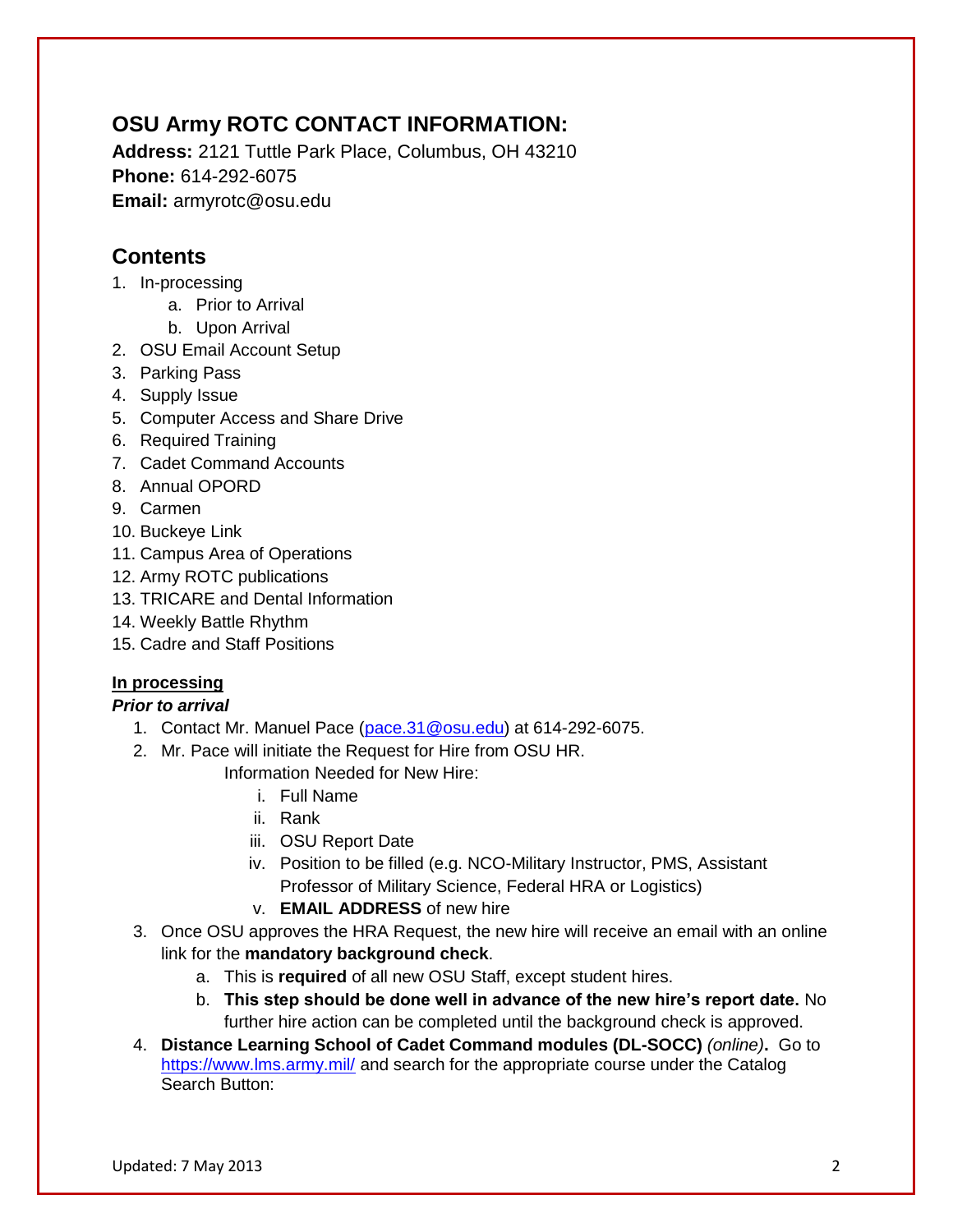- a. **PMS**: "SROTC 01 Professor of Military Science (PMS)"
- b. **SMI**: "SROTC 03 Battalion Senior Military Instructor"
- c. **APMS**: "SROTC 02 Assistant Professor of Military Science"
- d. **ROO**: "SROTC 08 Recruiting Operations Officer"
- e. **HRA**: "SROTC 07 Admin Tech/Human Resources Assistant"
- f. Once you are complete, print certificate. You will hand carry it to the Resident Course at Fort Knox.

#### *Upon Arrival*

- 1. In process with Ms. Messerschmitt (HR/S1): Sign in and initiate inprocessing into  $7<sup>th</sup>$ Brigade, Cadet Command at Fort Knox, KY.
	- a. See ATTACHMENT 1 "DFAS PCS Travel Voucher Guide"
- 2. *Once the background check is approved*, the new hire will fill out the hire paperwork by reporting to The Intake Center, 8 Bricker Hall.
	- a. New Hire Paperwork: ATTACHMENT 2
	- b. Check last page of Form I-9 for acceptable documents: ATTACHMENT 3.
- 3. Upon completion, OSU will issue an employee ID number and an OSU user name (or "dot number"), such as "name.1"; Usually, this takes a couple of days.
- 4. After ID number and OSU "Dot Number" has been issued, report to **Ohio Union room 3040 (**third floor)**, 1739 North High Street, M-F 0800-01700** to receive your OSU ID or "Buck-ID". The first copy is free.

#### **OSU Email Account setup**

- 1. Once you have a "dot number", go to [https://my.osu.edu/public/IdentityManagement/.](https://my.osu.edu/public/IdentityManagement/)
- 2. Click "Activate Now" in the upper left of screen.
- 3. This will enable you to access all OSU sites, such as, Email, Carmen, Buckeye Link, and more.
- 4. For online web access to email, go to [https://email.osu.edu/.](https://email.osu.edu/)
- 5. To setup email on desktop Outlook, follow the Outlook setup prompts.
- 6. For any questions related to your OSU Account, call 614-688-HELP (4357).

# **Parking Pass**

- 1. Initially, report to the front desk to receive a 1 day parking pass. These temporary passes will be available at no cost for the first couple days until you purchase the parking pass from CampusParc.
- 2. Park your vehicle on the West Side of Converse Hall in the "B" Lot.
- 3. There are a couple of different options for purchasing parking passes monthly passes, annual B (staff) pass, or annual A (faculty) pass. They each have different costs. Review the options on website and choose whichever is best for you.
- 4. CampusParc is located at 160 Bevis Hall, 1080 Carmack Road Columbus, OH 43210. Their number is (614)292-9341.

*Note:* Make sure you know your vehicle license plate and bring your OSU ID during this process. You have to park on the parking lots on the left side across the road from Bevis Hall.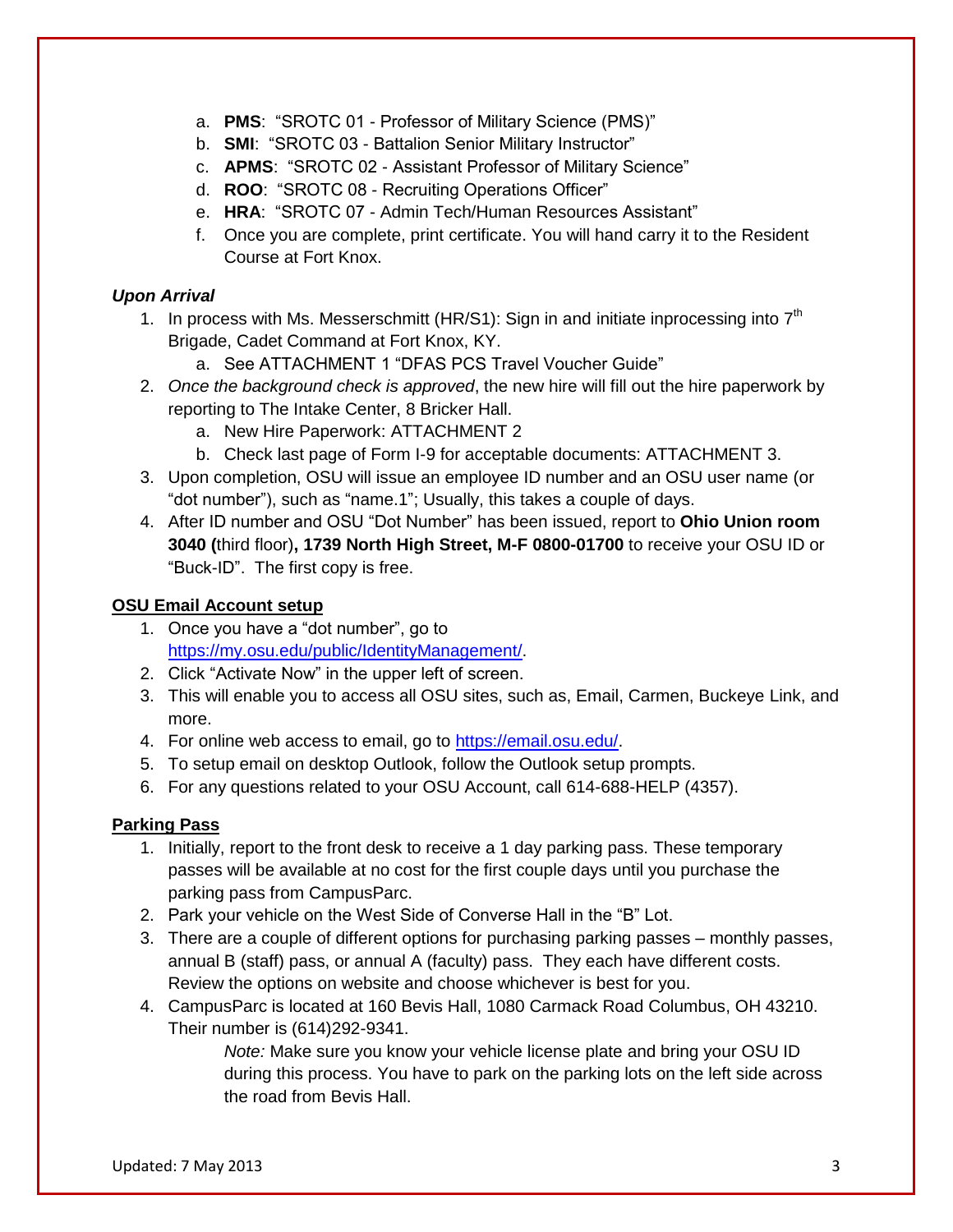- 5. All information is listed on their website <http://www.campusparc.com/osu/>
- 6. **Active duty personnel** will claim a portion of the parking fee through DTS (Defense Travel System). The remaining balance will be reimbursed by the Army ROTC department. Retain receipt, DTS voucher and see Mr. Pace.
- 7. Parking passes for **Contractor personnel** will be purchased by Army ROTC department each year.

### **Supply Issue**

Supply is located in room 169 (first floor, north side).

- 1. See Supply to sign for the following
	- a. **PT Uniform:** Cadre wear a black OSU Army ROTC shirt/sweatshirt for PT
	- b. **Office Key**
	- c. **Automation Equipment**
- 2. Bring a copy of your Driver's License.

### **Computer Access and Share Drive**

- 1. Contact the S6 for a computer account.
- 2. The BN S-6 will also give you permissions to access the share drive
- 3. Go to *\\army-server\cadre to review the Cadre Share Drive.* 
	- a. Either click on the link or
	- b. Copy and paste it into the START > Run menu
- 4. Ensure you save this as a shortcut on your desktop and in "My Network Places"

# **Required Training**

\*\*Email copy of certificate to the BN S6, unless otherwise noted\*\*

#### **All training and the Acceptable Use Policy must be renewed annually.**

- 1. You must first be registered with ATCTS at [https://atc.us.army.mil](https://atc.us.army.mil/)
- 2. **Acceptable Use Policy (AUP)** is digitally signed on ATCTS website.

*Steps 3-4 completed at* [https://ia.signal.army.mil](https://ia.signal.army.mil/)

- 3. Annual **DoD Cyber Awareness Challenge** (formally IA Awareness)
	- a. Click on "Cyber Awareness Challenge" icon in middle of page.
- 4. **Social Media and Operations Security**

*Steps 5-8 completed at* [https://iatraining.us.army.mil](https://iatraining.us.army.mil/)

- 5. **WNSF Phishing Awareness**
- 6. **WNSF Personally Identifiable Information (PII)**
- 7. **WNSF Portable Electronic Devices and Removable Storage Media**
- 8. **WNSF Safe Home Computing**

*Successful completion of each course will result in two certificates, one for taking the course, and one for passing the exam. You must complete and pass each exam for the training to populate to your ATCTS profile.*

9. **15 Passenger Van Safety Training** - [\\Army-server\cadre\S-3 Operations\Cadre](file://Army-server/cadre/S-3%20Operations/Cadre%20Training/15%20PAX%20VAN%20SAFETY)  [Training\15 PAX VAN SAFETY](file://Army-server/cadre/S-3%20Operations/Cadre%20Training/15%20PAX%20VAN%20SAFETY)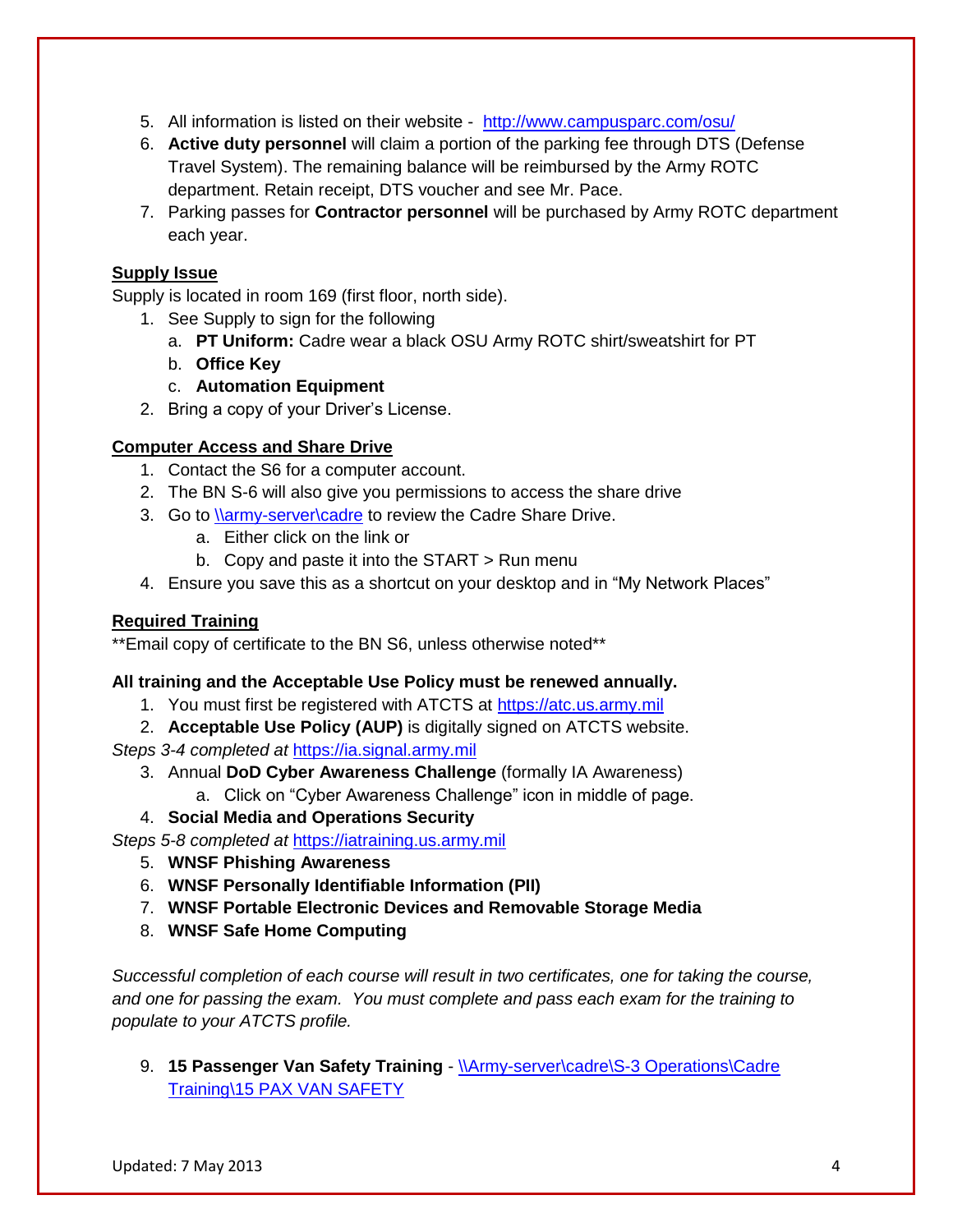- a. Click on the "Van Safety" icon and complete the training.
- b. Print your certificate and give it to the S3 NCOIC.

# **10. Accident Avoidance Course for Army Motor Vehicle Drivers**

- a. Go to [https://www.lms.army.mil](https://www.lms.army.mil/)
- b. Click "Catalog Search"
- c. Search for "Accident Avoidance for Army Motor Vehicle Drivers"
- d. Register for "Army Traffic Safety Program, Accident Avoidance Course for Army Motor Vehicle Dr"
- 11. **Combat Life Saver Course**. Classes will be organized and offered on a periodic basis.
- 12. **Distance Learning School of Cadet Command modules (DL-SOCC)** *(online)***.** See more information under "In processing – Prior to Arrival."
- 13. **School of Cadet Command Instructor Training Course** *(resident course):* 
	- a. Once you are complete with the DL-SOCC modules, talk to the S-3/training officer to sign up for the resident course.

### **Cadet Command Accounts**

- 1. See Ms. Messerschmitt to set up a **Cadet Command Information Management System (CCIMS) account**.
	- a. All required computer training must be complete prior to requesting an account.
	- b. In CCIMS, you will update cadet's information such as, APFT score, HT/WT, Military History Status, etc.

### 2. **Cadet Command Blackboard Account**

- a. Blackboard is primarily used to download Powerpoints for your class lectures, but has many other useful purposes as well.
- b. Go to [https://rotc.blackboard.com/webapps/portal/frameset.jsp.](https://rotc.blackboard.com/webapps/portal/frameset.jsp)
- c. Beneath the login option, click link "Request Blackboard Cadre Account"
- d. Fill out the Blackboard Account Request Form (ATTACHMENT 4) and send it to [willie.gee@usacc.army.mil.](file://army-server/Cadre/New%20Cadre%20Guide/willie.gee@usacc.army.mil)

#### **Annual Operations Order**

Review the **OPORD (Operation Vanguard Buckeye**). This is the Operation Order for the Year. It is stored under the share drive: [\\army-server\Cadre\S-3 Operations\Orders](file://army-server/Cadre/S-3%20Operations/Orders)

#### **Carmen**

- 1. Carmen can be accessed with your Buckyeye username (lastname.#) at <https://carmen.osu.edu/>
- 2. Carmen is the primary tool you will use to post class documents (assignments, handouts, syllabus, textbook, etc.) for your cadets. It is customizable, so you can set it up in a way that makes sense for your class.
- 3. On Carmen, your class will be divided by sections (except MSIII), and each section will have its own "page". It can be cumbersome to manage multiple pages and ensure you have posted everything to each page. It is **highly recommended** that you add the cadets from your smaller section(s) to the page for your biggest section, so all your cadets are accessing one Carmen page, and you are only managing one. Ask another cadre member for details on how to do this.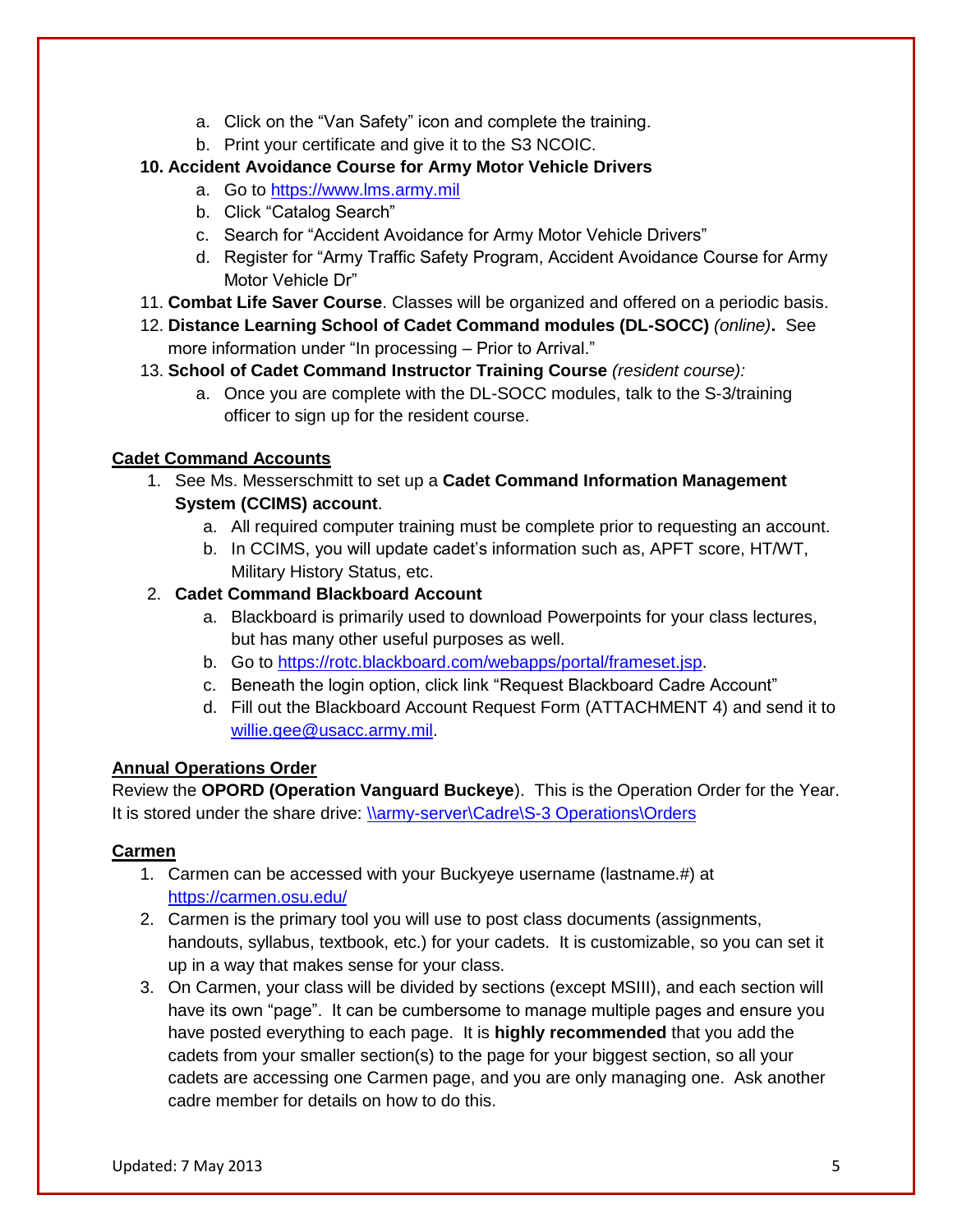- 4. Carmen is also the tool you will use to post grades on assignments/quizzes/tests, so cadets can track their own progress
- 5. **Although Carmen generates a "final grade" for the students to view, this is NOT where you submit the "official grade" to the University.**
- 6. Official grades must be submitted on Buckeye Link under the Faculty Center.

#### **Buckeye Link**

- 1. Buckeye Link can be accessed with your Buckeye username (lastname.#) at <http://buckeyelink.osu.edu/facultystaff.html>
- 2. From this page, you will click on the 'Faculty Center' Link to access your class rosters.



- 3. Buckeye Link is the primary website where you will track your class rosters and submit final grades.
- 4. The image below will show you how to access class rosters and post final grades. If there is a discrepancy in your class roster between Carmen and Buckeye Link, refer to Buckeye Link because it will be more accurate.<br>Alass Roster **in Still Gradebook** en ex Grade Roster **ing Learning Management System im**sel Into  $88$

|   |            |   | Class                               | <b>Class Name</b>                     | <b>Enrolled Days and Time</b> |                      | Room                         | <b>Class Dates</b>           |
|---|------------|---|-------------------------------------|---------------------------------------|-------------------------------|----------------------|------------------------------|------------------------------|
|   | 25         | 昏 | MILSCI 203-0010<br><b>LEC 18013</b> |                                       | This is the link to view      |                      | <b>TBA</b>                   | Mar 26, 2012-<br>Jun 1, 2012 |
|   | 88 烈       | 齏 | MILSCI 203<br><b>LEC 21441</b>      |                                       | your class roster             | M - 10:18AM          | Converse<br><b>Hall 0239</b> | Mar 26, 2012-<br>Jun 1, 2012 |
|   | 88 烈       | 衢 | MILSCI 203-30<br><b>LEC 21442</b>   | Ldrship &<br>Teamwork<br>(Lecture)    | 18                            | MoWe 2:30PM - 3:18PM | Converse<br><b>Hall 0239</b> | Mar 26, 2012-<br>Jun 1, 2012 |
|   | 88 烈<br>통인 | 昏 | <b>MILSCI 203-50</b><br>LAB 21443   | Ldrship &<br>Teamvork<br>(Laboratory) | This is the link to post      |                      | Converse<br><b>Hall 0227</b> | Mar 26, 2012-<br>Jun 1, 2012 |
| ĥ | 郾          |   | 601, 202, 70<br>21444               | 1.1.1<br>Teamvork                     | official Grades to the        |                      | Converse<br><b>Hall 0227</b> | Mar 26, 2012-<br>Jun 1, 2012 |
|   |            |   |                                     | (Laboratory)                          | University.                   |                      |                              |                              |
|   |            |   | * My Favorite Websites              |                                       |                               |                      |                              |                              |

5. Post Final Grade: Click on the above icon to access the grades portion of Buckeye Link. Then follow the below instructions.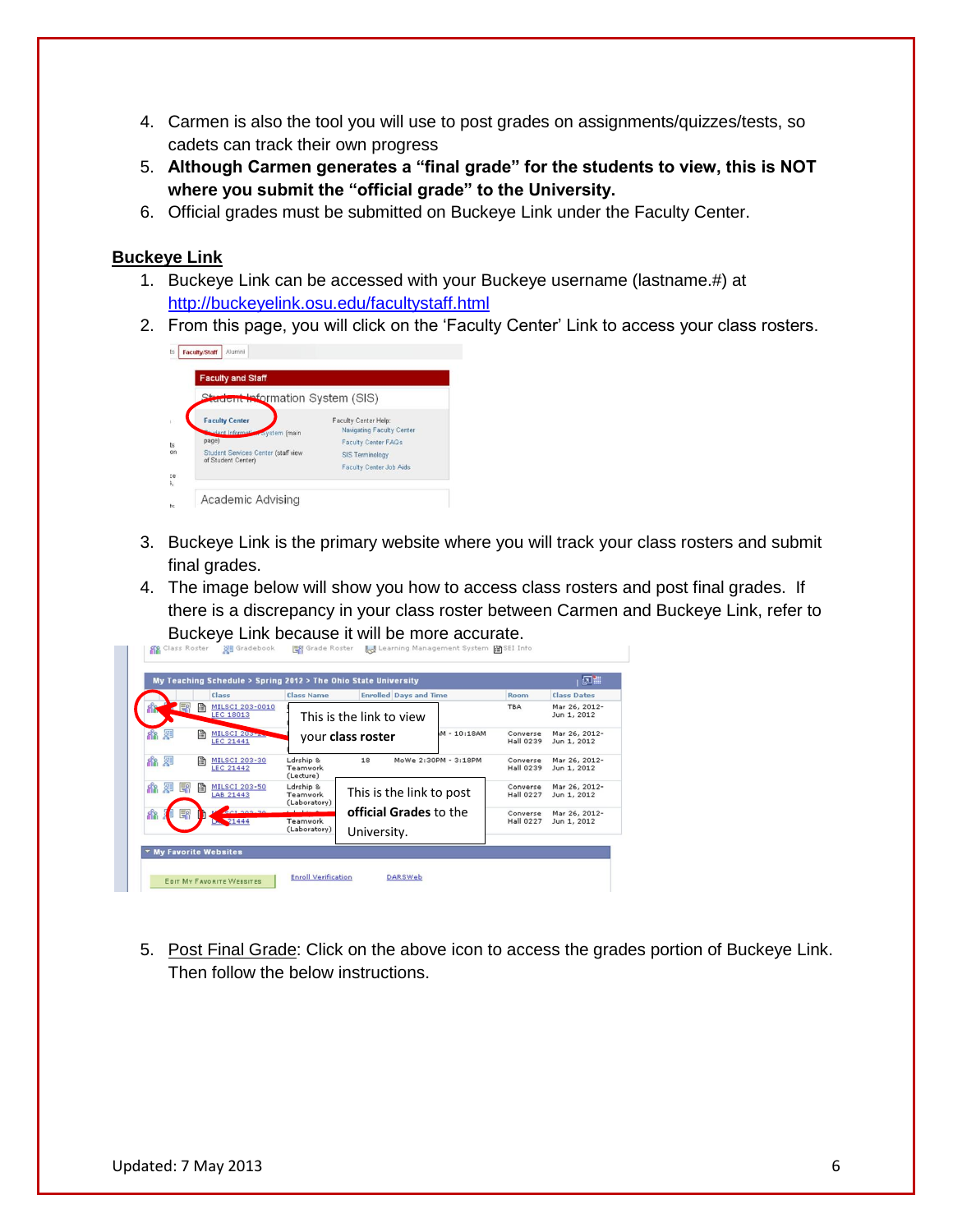| ۲t | *Grade Roster Type<br>Final Grade<br><b>Display</b><br>п<br>*Approval Status<br>Display<br>Full Post Only<br>Full/Partial Post<br>No Post-View Only |                 |                        |                          |                                |                               |              | To POST FINAL GRADE to University<br>Input roster grade.                                             |
|----|-----------------------------------------------------------------------------------------------------------------------------------------------------|-----------------|------------------------|--------------------------|--------------------------------|-------------------------------|--------------|------------------------------------------------------------------------------------------------------|
|    | <b>Student Grade</b>                                                                                                                                | Additional Info | <b>EXI</b>             |                          | 2.                             | Under Approval Status, change |              |                                                                                                      |
|    | <b>Notify ID</b>                                                                                                                                    | Name            | <b>Roster</b><br>Grade | <b>Official</b><br>Grade | <b>Grading</b><br><b>Basis</b> | Program                       |              | 'Full/Partial Post' to 'Full Post                                                                    |
|    | г<br>$\mathbf{1}$                                                                                                                                   | $-1$<br>$-9151$ | $c+$                   | $C +$                    | Graded                         | <b>Business</b><br>Special M  | $\mathbf{R}$ | Only'.                                                                                               |
|    | г<br>$\overline{2}$                                                                                                                                 | Cove Vul        | $B +$                  | $A -$                    | Graded                         | Architectu<br>Architectu      | 4.           | Click 'Save'<br>Click 'Post'                                                                         |
|    | <b>NOTIFY SELECTED STUDENTS</b><br>LL STUDENTS<br><b>NOTIFY</b>                                                                                     |                 |                        |                          |                                |                               |              | THIS ACTION IS FINAL AND CANNOT                                                                      |
|    | Unpaid students will have no indicator in the "Paid Status" c<br>4.<br>RETURN<br><b>SAVE</b><br>Post                                                |                 |                        |                          |                                |                               |              | BE REVERSED BY YOU. Be sure you<br>input the grades correctly. See<br>Example on left of my mistake. |

- 6. Change Final Grade: If you make a mistake and input the wrong grade, take the following steps:
	- a. Fill out the "Grade Assignment Change Form" (ATTACHMENT 5).
	- b. This form must be signed the PMS or Mr. Pace.

# **Campus Area of Operations**

These are the primary locations where the Army ROTC operates for routine and special events:

- 1. **Converse Hall.** 2121 Tuttle Park Place. This is the garrison command post of all Army ROTC class and training activities.
- 2. **Recreation Physical Activity Center (RPAC)** (337 W 17th Ave).
	- a. This facility is one of the areas where the ROTC conducts physical training.
	- b. Access to this facility requires your OSU Buck-ID and paid membership. The Army ROTC provides memberships for cadre – see Mr. Pace for details.
	- c. For a Guest Pass (Quest pass), see the XO, MAJ Stratman.
- 3. **Band Practice Field (BPF).** The Army ROTC conducts physical training at the BPF when weather permits outdoor PT. See map for location.
- 4. **French Field House (FFH).** The Army ROTC conducts physical training and leadership lab at the FFH during inclement weather. See map for location.
- 5. **West Campus.** The Army ROTC conducts leadership lab field training events at West Campus throughout the year. This location is primarily used by the MSIII cadets. **Location**: **near** 2501 Carmack Rd.
- 6. **Tuttle Park.** The Army ROTC conducts leadership lab field training events at Tuttle Park throughout the year. This location is primarily used by the MSI/MSII's.

**Location**: on the north side of Lane Avenue (across the street from Converse Hall), to the north of Panera Bread.

7. **Fawcett Center.** The Army ROTC uses the Fawcett Center for special events. **Location**: 2400 Olentangy River Rd.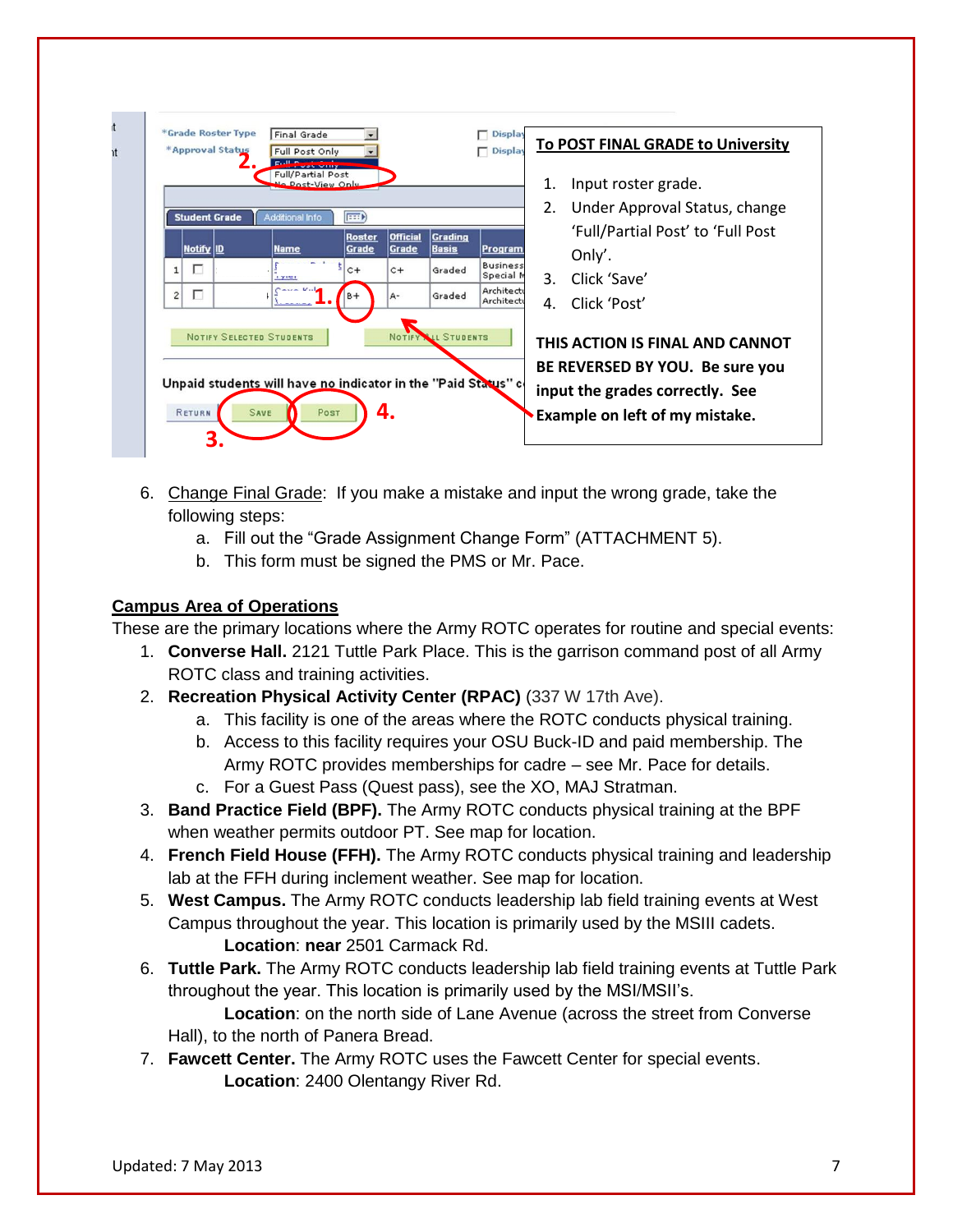

# **Army ROTC publications**

Upon arrival, request a copy of:

- "*OSU Army ROTC Buckeye Battalion Cadet Handbook*" from the SMI.
- "*US Army Cadet Command Infantry Platoon TACSOP*" from the MSIII cadre.
- "Chain of Command Phone Card" from the SMI.

Familiarize yourself with the following Cadet Command Regulations:

- CCR 670-1
- CCC 145-4

#### **TRICARE and Dental Information**

- 1. Register yourself and family with TRICARE Prime Remote with the following link <http://www.tricare.mil/tpr>
- 2. TRICARE INFORMATION: 1-877-TRICARE (1-877-874-2273)
- 3. TRICARE PHARMACY: 1-877-363-1303
- 4. Dental Claims and Service: 1-866-984-ADDP (1-866-984-2337).
- 5. How to find a Medical Provider in your area (PCM), use the following link: <https://www.hnfs.com/apps/providerdirectory/SearchResults.aspx?searchnow=true>
- 6. TRICARE Approved Pharmacies: Sam's Club, Old Village Pharmacy, Weslyn Pharmacy, CVS Pharmacy, Kroger's Pharmacy, and Target Pharmacy.
	- a. Call TRICARE PHARMACY: 1-877-363-1303 to make sure these pharmacies are still authorized.